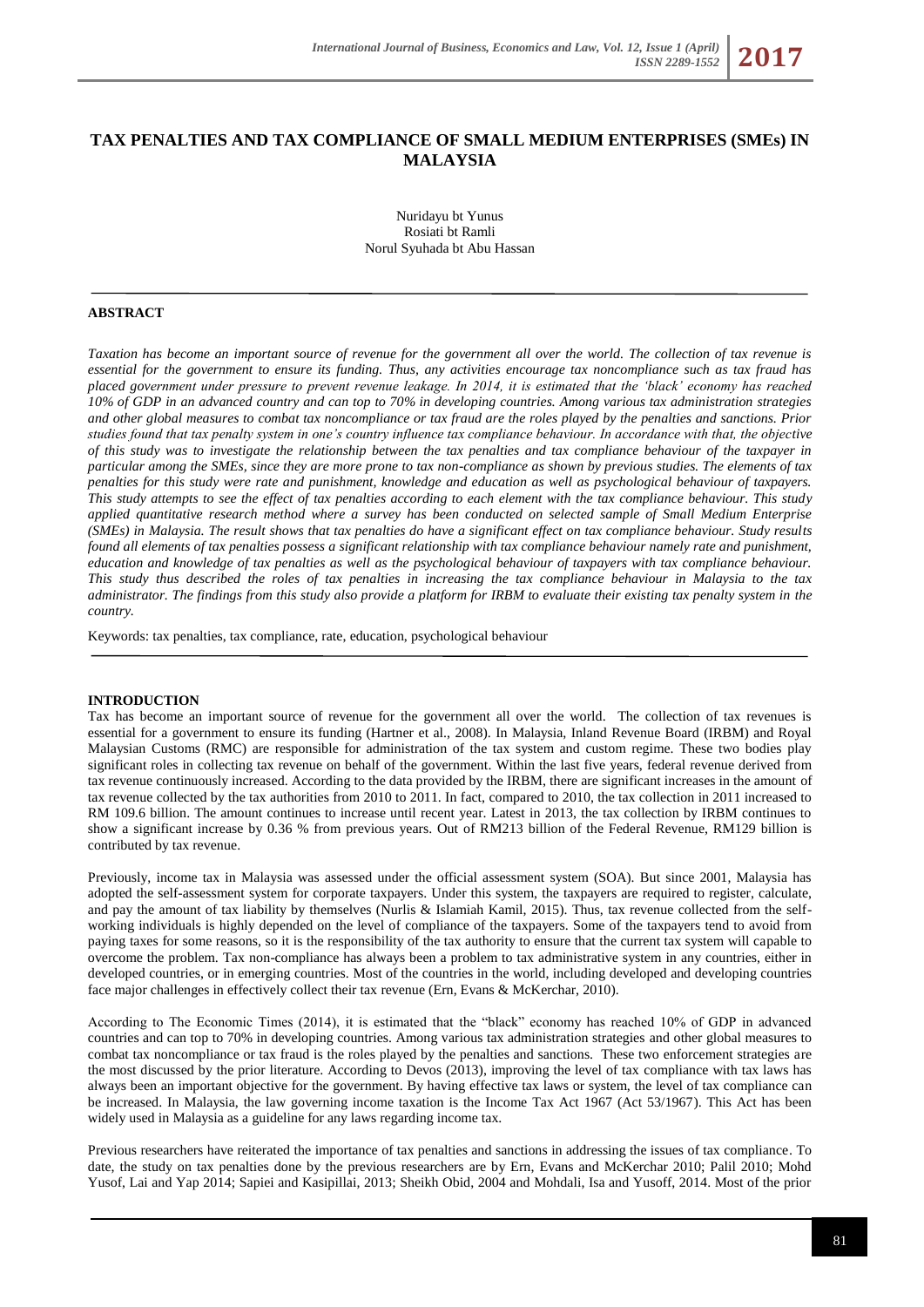studies standardly focus on the issues related to the rate of tax penalties and severity of punishment that influence the tax compliance behaviour. Meanwhile, the studies carried out by Mahmood (2012) discuss the education on tax penalties. Based on the study conducted, Mahmood examined the issue from IRBM perspectives. On the other hand Palil (2010) investigate on knowledge and the role of penalties in determining tax compliance from the individual taxpayers perspective. Apart from that, Mohdali, Isa and Yusoff (2014) reviewed the impact of threat punishment on tax compliance and non-compliance attitudes in Malaysia.

Having looked at the prior literature on tax penalties, instead of looking at the elements of the tax penalties separately, the focus of this study is to look at the thorough elements of tax penalties by extending the prior literatures on tax penalties that have been discussed previously. Firstly, this study will look at the rate and punishment on tax penalties; secondly the knowledge and the education of the taxpayers on tax penalties, and lastly the psychological behaviour of taxpayers towards the tax penalties. So, further study is required in order to test the tax penalties variables simultaneously, in terms of deciding on which variable of tax penalties are significant in addressing the tax compliance behaviour. This study will only focuses on the review of the current Malaysian tax laws which dealing with the issues of tax penalties specifically on the SMEs as most of the previous studies on tax penalties were undertaken on the individual taxpayers rather than companies or corporation (Mohd Yusof, Lai & Yap 2014). The objective of this study to investigate the relationship between tax penalties and tax compliance behaviour of SMEs in Malaysia by looking at the:

- i) rate and punishment of tax penalties
- ii) knowledge and education on tax penalties
- iii) psychological behaviour of taxpayers towards tax penalties

# **LITERATURE REVIEW**

#### **Definition of SME**

Small and Medium Enterprises or known as SMEs is one of the contributors of tax revenue in Malaysia. The revised definition of SMEs has been introduced by NSDC which has been simplified under two categories, namely:

| Table 1. The definitions of SMEs |                                                                                               |  |  |  |
|----------------------------------|-----------------------------------------------------------------------------------------------|--|--|--|
| Manufacturing                    | Sales turnover not exceeding RM50 million OR full-time<br>employees not exceeding 200 workers |  |  |  |
| Services and others sectors      | Sales turnover not exceeding RM20 million OR full-time<br>employees not exceeding 75 workers. |  |  |  |
| Source: Central Bank 2014        |                                                                                               |  |  |  |

## **Income Tax Act 1967**

In Malaysia, the law governing income taxation is the Income Tax Act 1967 (Act 53/1967). The Income Tax Act was first enacted in 1967 and has been amended frequently to suit the rapid development of Malaysia Taxation System. Currently, the ITA consists of 13 Parts with 13 Schedules and 156 Sections.

|    | <b>Table 2. Summaries of Income Tax Offences</b>                                                                                                                   |                                                              |                                                                                                                                                                  |  |  |  |  |  |
|----|--------------------------------------------------------------------------------------------------------------------------------------------------------------------|--------------------------------------------------------------|------------------------------------------------------------------------------------------------------------------------------------------------------------------|--|--|--|--|--|
|    | <b>Offences</b>                                                                                                                                                    | With Prosecution                                             | Without prosecution                                                                                                                                              |  |  |  |  |  |
| 1. | Failure to furnish return $[S 77(1)]$ ,<br>$77A(1)$ ]<br>Failure to give notice of<br>chargeability $[s77(3)]$                                                     | Penalty of three (3) times<br>the amount of tax<br>[s112(3)] | Fine between RM 200 to RM2000<br>or not exceeding $six(6)$ months<br>imprisonment or both $[s 112(1)]$                                                           |  |  |  |  |  |
| 2. | Incorrect return<br>Omitting or understating<br>(a)<br>income<br>Provides<br>incorrect<br>(b)<br>information on income or<br>chargeability [s $113(1)$ and<br>(2)] | Penalty equal to the tax<br>undercharged [s 113(2)]          | Fine between RM 1,000 to RM<br>10,000 and (plus) penalty equal to<br>twice the amount of tax<br>undercharged [s $113(1)$ ]                                       |  |  |  |  |  |
| 3. | Willful evasion (s 114)                                                                                                                                            | Not applicable                                               | Fine between RM 1,000 to RM<br>$20,000$ or three $(3)$ years<br>imprisonment or both; plus penalty<br>equal to three times the tax<br>undercharged [s $114(1)$ ] |  |  |  |  |  |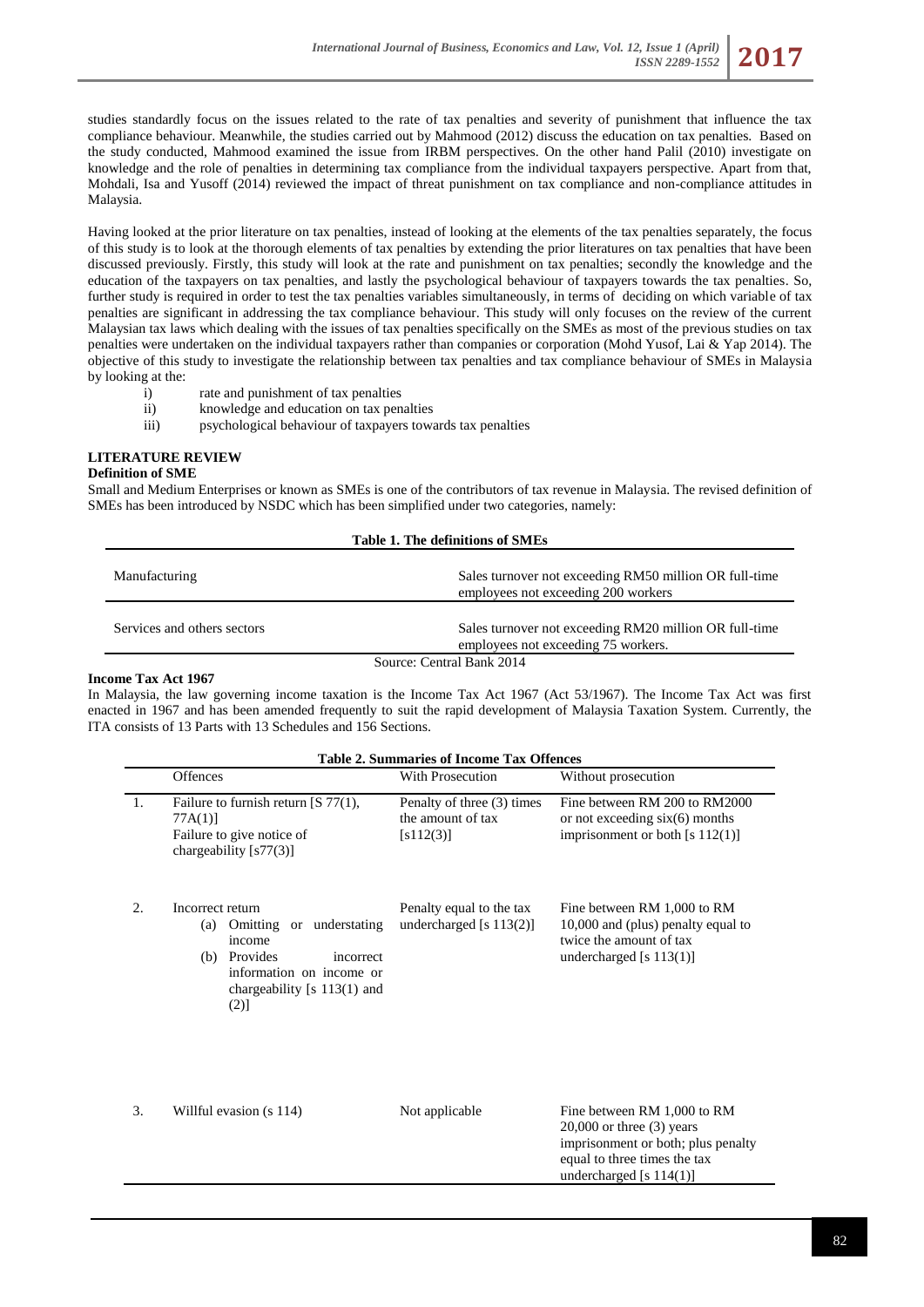| 4. | Understatement of tax liability [s]<br>114(1A)       | Not applicable | Fine between RM 2,000 and RM<br>$20,000$ or not exceeding there $(3)$<br>years imprisonment or both [s]<br>114(1A) |
|----|------------------------------------------------------|----------------|--------------------------------------------------------------------------------------------------------------------|
| 5. | Leaving Malaysia without payment<br>of tax $(s 115)$ | Not applicable | Fine between RM 200 to RM 2000<br>or not exceeding six $(6)$ months<br>imprisonment or both $[s115(1)]$            |

# Source: Income Tax Act 1967

# **The concept of tax compliance**

According to Mohdali (2013), the policy makers, tax administration as well as societies has a concern regarding the tax compliance. In fact, tax compliance has become a major concern for most of the country including developed and developing country. Many researchers have come out with definition of tax compliance. Sapiei and Kasipillai (2013), defines tax compliance as the accurate reporting of income and claiming of expenses in accordance with the stipulated tax laws. Tax compliance also can be defined as the degree to which a taxpayer complies or fails to comply with the tax rules of their countries (Mohamad, Ahmad & Deris, 2010). According to Franzoni (2000), tax compliance is defined by four characteristics namely a true reporting of the tax base, a correct computation of the liability, a timely filing of the return, and a timely payment of the amounts due. If taxpayers fail to meet any of the four characteristics, they can be categorised as non-compliance.

In contrast with tax compliance, Jaffar et al. (2014) defines the tax con-compliance as the failure of incorporations or individuals to report or pay taxes are considered as tax non-compliance. According to Roth and Scholz (1989), non-compliance happens when taxpayers fail to submit their tax return, make an incorrect return by omitting and understating their income. For the purpose of this study, non-compliance happened if the taxpayers fail to obey the tax penalty laws that have been stated in Income Tax Act 1967 which are:

- i. Section 112: Fail to furnish return and give notice of chargeability
- ii. Section 113: Make an incorrect return by omitting and understating any income
- iii. Section 114: Willfully and with intent to evade tax

## **Determinants for tax penalties**

According to Murphy (2008), there are two alternative approaches to enforcement which are deterrence and accommodative. The deterrence approach which consists of tax penalties and tax audits have been used to investigate the level of tax compliance. The researchers found out those regulatory enforcement strategies that depend on the deterrence principles can be used to deter people from breaking the law but does not guarantee them to comply with the law. Most of the prior literature believes that tax penalties and tax audit are the main government strategies to combat tax fraud as well as to increase the level of tax compliance (Devos, 2013; Mohdali, Isa & Yusoff, 2014; Sheikh Obid, 2004; Murphy, 2008). In Malaysia, provisions on tax penalties are included in the Income Tax Act 1967. Among the prior literature that discuss on the tax penalties are Sheikh Obid (2004), Marhaini (2012), Mohd Yusof, Lai & Yap (2014), Sapiei and Kasipillai (2013), Ern, Evans & McKerchar (2010), Palil (2010) and Mohdali, Isa & Yusoff (2014).

## **i. Rate and punishment of tax penalties**

Sheikh Obid (2014) discuss on the influence of tax penalties on taxpayers' compliance. The finding of the study suggests that penalty rate as well as detection rate does have a significant effect on tax evasion. On the other hand, Mohd Yusof, Lai & Yap, (2014) finds the relationship between tax penalties rate and tax non-compliance is insignificant, this results consistent with Kamdar (1997). The study done by Sapiei and Kasipillai (2013) on tax penalties and tax compliance also reported that there is no relationship between perceived tax deterrence sanctions and non-compliance of corporate taxpayers. The reason for the difference in the result obtain is because taxpayers tend to be risk-taker in making compliance decisions, as the penalties and fines imposed by IRBM are not too high, it will lead taxpayers to ignore their compliance decision. On the other hand, the study conducted by Mohdali, Isa & Yusoff (2014) looks at the impact of threat punishment on tax compliance and non-compliance attitudes in Malaysia suggest that the threat of punishment has encouraged taxpayers to become less compliant which might indicate their rebellious act towards the government.

# **ii. Knowledge and education on tax penalties**

Most of the prior study on tax education mainly focuses on the education on tax system as a whole without specifically mentions on tax penalties education. However, only study done by Marhaini (2012) looks at the tax penalties education from the perspectives of the IRBM officer and find that taxpayer's education on tax penalties plays significant roles in influencing the level of tax compliance and it is suggested that IRBM should conduct more programs especially in educating the tax payers on the laws mainly on the tax penalty system. Thus, the current study is extending on the prior research by looking on tax penalties education from the taxpayers perspective, as taxpayers are those who directly related to tax law specifically on tax penalties as the laws are applied to them. By having taxpayers as the respondent in the study, it helps to provide accurate data for analysis on the education of tax penalties, as the taxpayers are the main subjects that influence the compliance behaviour. There are a number of studies that record positive relationship between tax knowledge and tax compliance behaviour (Kasipillai & Jabbar, 2003 and Loo, 2006). Kirchler, Boris and Friedrich (2001) hypothesized a correlation between tax knowledge and tax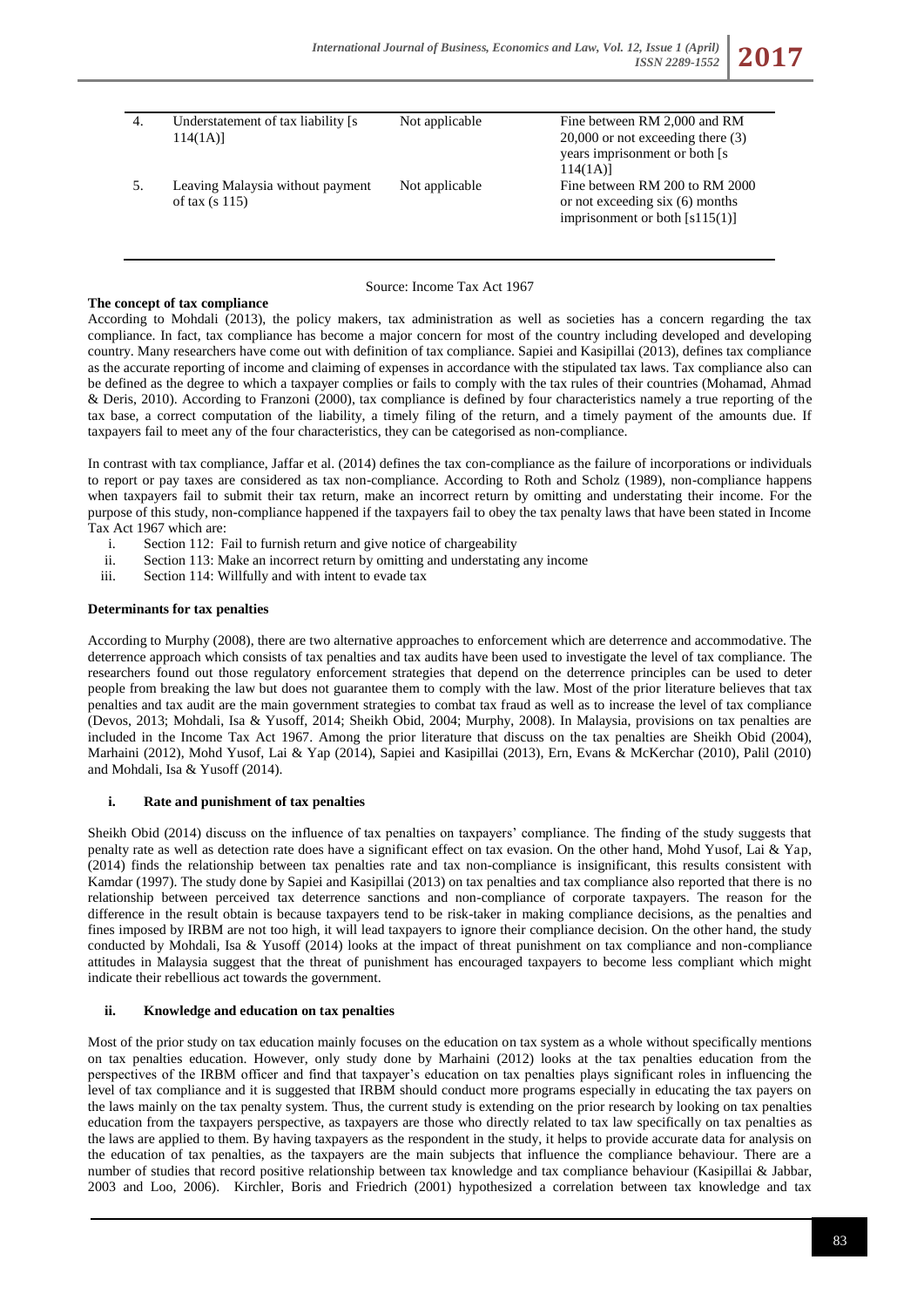compliance. The study found that tax knowledge positively correlated with the attitudes towards legal tax avoidance and negatively correlated with the attitudes towards illegal tax evasion. Meaning that, with knowledge of taxation, the taxpayers perceived tax avoidance more positively than tax evasion. In contrast, taxpayers with lack of tax knowledge are found to imply the opposite, which is to perceive tax evasion more positively than tax avoidance.

## **iii. Psychological behaviour of taxpayers towards tax penalties**

According to Schmolders (1970) in his study of tax attitudes in European countries, the citizens are likely to be extremely resentful of tax systems where extensive enforcement is used. This resentment can further lead to tax non-compliance. This study has been supported by the study done by Ern, Evans and McKerchar (2010), it is stated that the penalties remain a widely used enforcement strategy in Malaysia in the SAS system and it has resulting much concern, dissatisfaction and stress among taxpayers. According to Falkinger and Walther (1991), the pure penalty system used in practice is suboptimal. The tax authorities should consider implementing the mixed penalty-reward system whereby a taxpayer who fail to comply with tax law will pay penalty and those paid tax will gets rewards as this will help to improve the tax compliance without lowering the tax revenue of the government. Cummings, Vazquez and McKee (2005) also had stated that in order to reduce the level of tax noncompliance, the act is not simply by imposing higher tax penalties or increasing the frequency of audits. Tax penalties that are considered too high or punishment that is too extreme could cause backfire such as bribery and corruption, yet could lead to the increasing numbers of tax non-compliance. In order to come out with effective policies in reducing tax evasion, the tax authorities need to understand the behavioural aspects of tax compliance's decision.

#### **Responsive Regulation Theory**

Ian Ayres's and John Braithwaite developed this theory in 1992. Responsive regulation relies on the premises that the individual actions are motivated by different factors and in order to success, regulatory agency needs to have a range of enforcement options available to enable it to deal with those who are subject to those different motivational factors. For instances, business those who are motivated by a sense of social responsibility could be regulated effectively by a regime that relies on persuasion or self-regulation. On the other hand, a regime based on punishment would be required only to regulate those who are influenced solely by economic consideration. A driving motivation of this approach is to reduce the 'psychology of resentment,' the prospect that firms and individuals confronted with inflexible commands and harsh punishments adopt a critical, non-cooperative posture toward compliance goals and enforcement personnel.

The theory applied the compliance pyramid to select an enforcement strategy that reflects the behaviour of the taxpayers. According to the theory, the successful regulation can achieve when regulators use a suitable strategy, have access to a hierarchical range of sanctions and punitiveness of the most severe sanctions are sufficiently high. Ayres and Braithwaite (1992) state that the general principle of the theory is to tailor the regulator intervention style to the propensity and capacity of regulating to comply. This means that any new regulation made by the regulators need to consider the interest of the public. This theory stresses on the importance of the elements of persuasive and punitive to enhance the compliance behaviour which reflected in this study.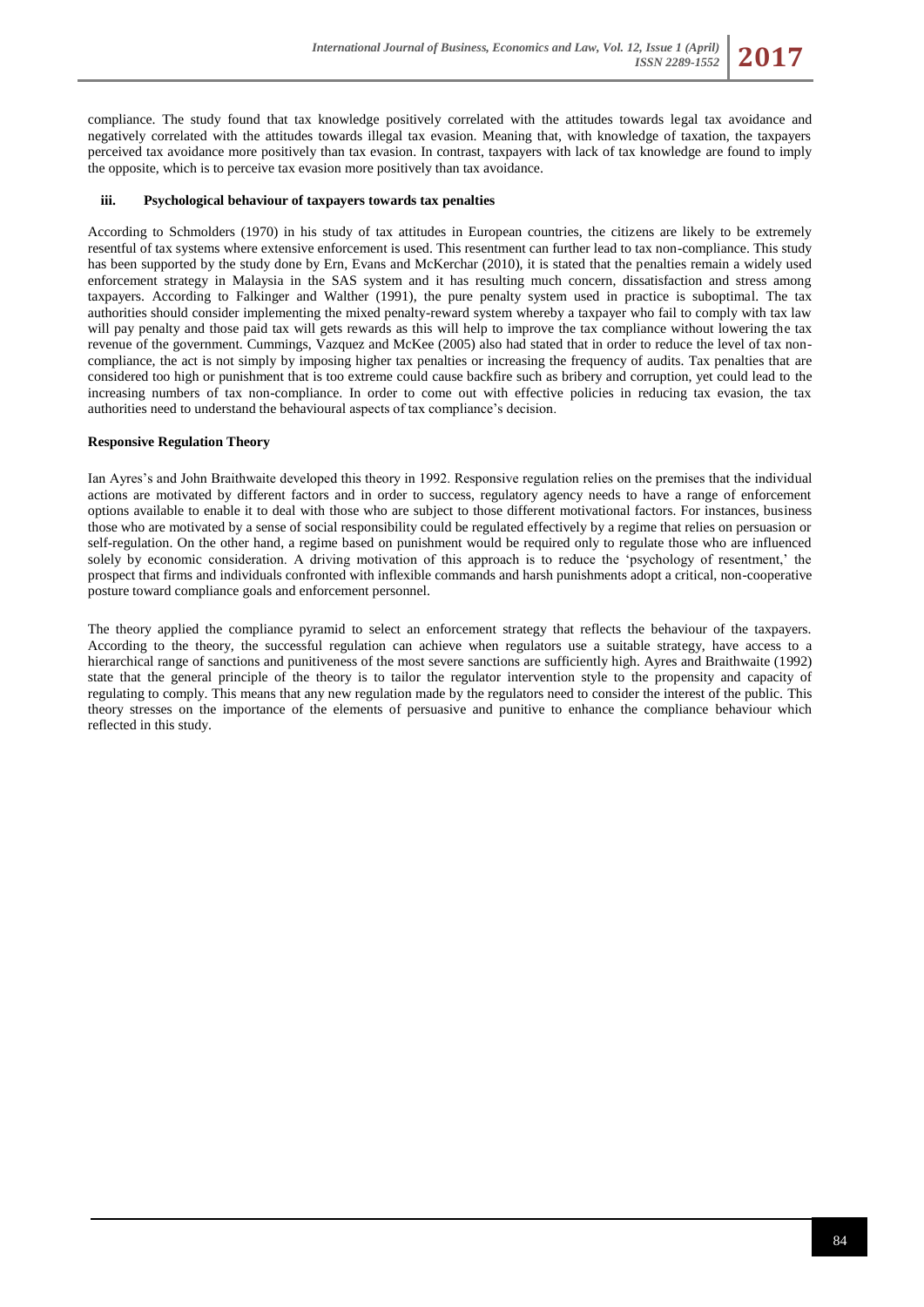



## **Population, Sampling Frame, Data collection method and Sample Size**

This study applied quantitative research method. This is because quantitative approach is the most suitable method to make generalization for a population. The population of the study comprises Small Medium Enterprise in Malaysia. The primary data were collected from the respondents and the analysis is used to determine the relationship between tax penalties variables (rate and punishment, education and knowledge, and psychological behaviour) with the tax compliance behaviour of the taxpayers. According to SME Corporation Malaysia (2011), the total populations of the SME in Malaysia are 644 136 companies. This consists of five sectors, which are manufacturing, services, agriculture, construction and mining and quarrying. The focus of this study is on the manufacturing and service as well as construction sectors as these sectors contribute significantly to the overall performance of SMEs that represent the total population of 638 129 companies (SME Corporation Malaysia, 2015). The SME corporation directory was used as the sampling frame. The companies were identified using the stratified random sampling method. Stratified random sampling is a better method to be used in this study as it involves different subgroups in the population. Stratified random sampling divides a population into strata or subgroups, and random samples are taken from each strata of the population. The members in each stratum share similar characteristics and attributes (Fowler, 1993). This method is widely used and very useful when the target population is heterogeneous or different. Apart from that, this can help in minimizing sample selection bias and ensuring that certain segments of the population are not overrepresented or underrepresented. In this study, the populations have been divided into three subgroups from industrial bases, which are manufacturing, construction and services. Mail questionnaire was used in the survey. Out of 500 questionnaires that were sent out, only 110 was returned. Five questionnaires have been dropped out as it failed to meet the requirement for further analysis. Thus, it left only with 105 respondents represent 22 % of response rate for analysis. According to Kerlinger and Pedhazur (1973), the response rate via post is around 20% to 40% is acceptable for the analysis. In this study, the low response rate is due to the fact that the research in the area of taxation is the sensitive issues that make taxpayers reluctant to answer the questionnaires (Sapiei, Kassipilai & Uchenna, 2014).

#### **Questionnaire Design and testing**

This research adopts self-monitored survey involving a set of questionnaires. A questionnaire survey is a formulated written set of questions to which respondent's record their answers, usually within rather closely defined alternatives (Sekaran, 2003). The questionnaire has three sections. Section A contains questions pertaining to demographic details. Section B has been divided into three parts represent each of the independent variables of the study that are rate and punishment, education and knowledge and psychological behaviour of taxpayers. Section C asked on the tax compliance behaviour among SMEs.

For Part 1 (rate and punishment of tax penalties), six statements were developed in which was adapted from previous study. The statements measuring the perception of taxpayers on the rate and punishment of tax penalties as well as the current rate of tax penalties that have been imposed by the tax authorities**.** Education and knowledge is measured in the Part 2 of the questionnaire and have been split into 2 parts, which are Part  $2(A)$ , and Part  $2(B)$ . Part  $2(A)$  measured the knowledge of the taxpayers regarding tax penalties. The questions were extracted from the Income Tax Act 1967 (Section 112 to Section 119). The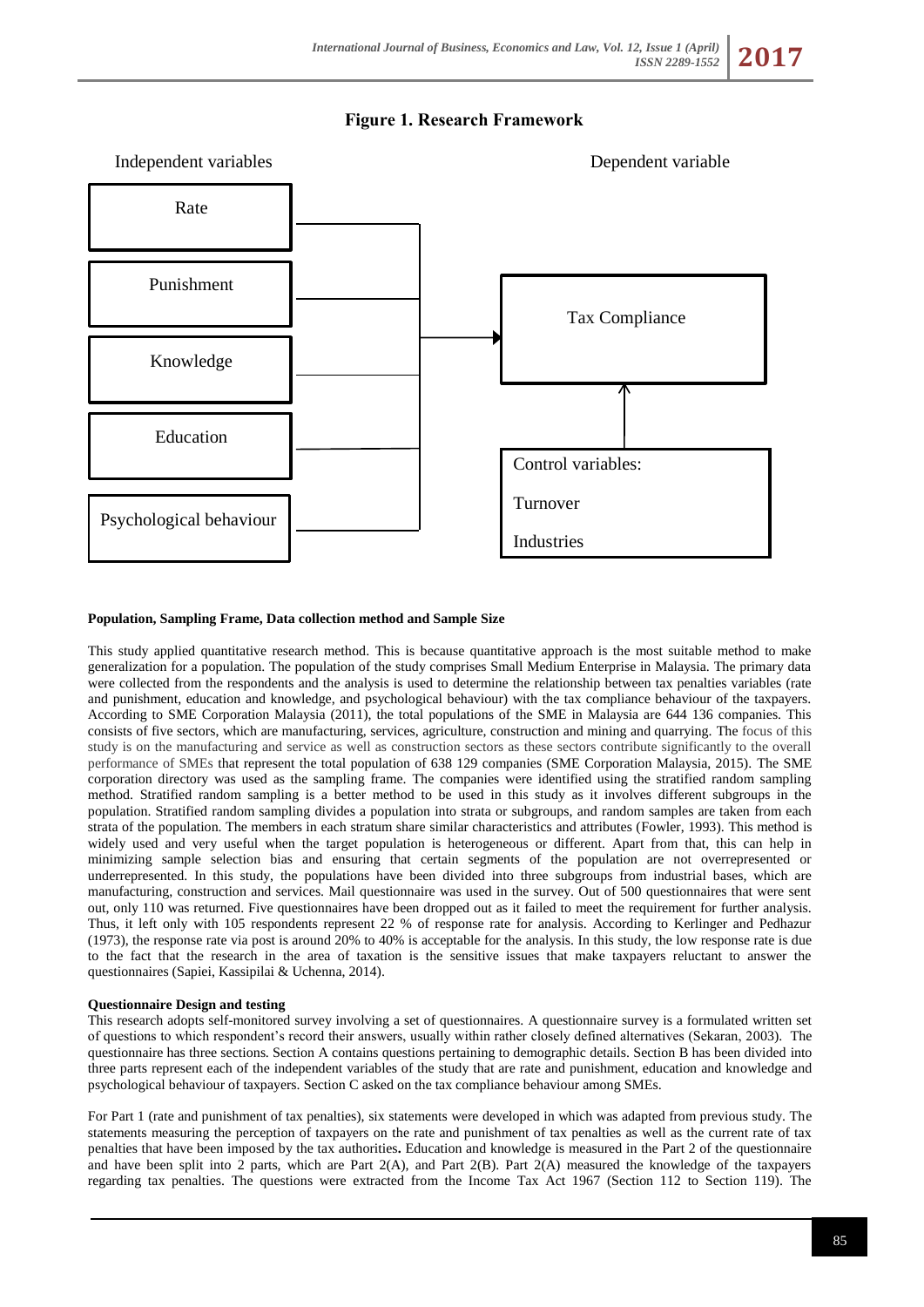statements measure the level of knowledge of the taxpayers of the provisions of tax penalties. On the other hand, Part 2 (B) was used to measure the education level/ programmed made by the tax authorities. Part 3 of the questionnaire measured the psychological behaviour of the taxpayers towards tax penalties. Four statements on the psychological behaviour of the taxpayers have been used to measure the relationship between psychological behaviour and tax compliance. The dependent variable is the tax compliance behaviour. Tax compliance behaviour is measured using the case scenario. Five scenarios have been adapted based on the prior research. The questionnaires were measured using the 5 Likert-scale.

Pilot test has been conducted before the questionnaires are distributed to the respondents of the study to ensure the reliability and validity of the questionnaire design. Other than that, the pilot study is also conducted to estimates the time taken by respondents to answer the questionnaire. Thirty SMEs in Bandar Baru Bangi area have been selected to participate in the pilot study. Based on the responses received, some adjustment had been made to the questionnaire to encourage responses as well as to make it easier and simple for the respondents to understand. In addition, some of the questionnaire has been cut-off especially questionnaire involving cases as it takes much time to read and answer.

#### **RESULTS AND DISCUSSION**

| <b>Table 4. Respondent's Profile</b>        |                |                |  |  |  |
|---------------------------------------------|----------------|----------------|--|--|--|
| <b>Items</b>                                | Frequency      | Percentage (%) |  |  |  |
|                                             |                |                |  |  |  |
| <b>Legal structure of SMEs</b>              | 44             | 41.9           |  |  |  |
| Individual Proprietorship                   | 19             | 18.1           |  |  |  |
| Partnership                                 | 42             | 40.0           |  |  |  |
| Private limited companies                   | 105            | 100            |  |  |  |
| Total                                       |                |                |  |  |  |
| <b>SME</b> primary business                 |                |                |  |  |  |
| Manufacturing                               | 25             | 23.8           |  |  |  |
| Construction                                | 23             | 21.9           |  |  |  |
| Services and other sectors                  | 57             | 54.3           |  |  |  |
| (eg: Food and beverages, trading, printing) |                |                |  |  |  |
| Total                                       | 105            | 100            |  |  |  |
| <b>Company turnover</b>                     |                |                |  |  |  |
| <b>Services and other sectors</b>           |                |                |  |  |  |
| $<$ RM 300 000                              | 50             | 47.6           |  |  |  |
| RM 300 000 - < RM 3 000 000                 | 33             | 31.4           |  |  |  |
| RM 3 000 000 - < RM 20 000 000              | 5              | 4.8            |  |  |  |
|                                             |                |                |  |  |  |
| <b>Manufacturing</b>                        |                |                |  |  |  |
| $<$ RM 300 000                              | 7              | 6.7            |  |  |  |
| RM 300 000 - < RM 15 000 000                | 6              | 5.7            |  |  |  |
| RM 15 000 000 - < RM 50 000 000             | $\overline{4}$ | 3.8            |  |  |  |
| Total                                       | 105            | 100            |  |  |  |
| <b>Number of employees</b>                  |                |                |  |  |  |
| <b>Services and other sectors</b>           |                |                |  |  |  |
| $<$ 5 person                                | 49             | 46.7           |  |  |  |
| $> 5$ person - < 30 person                  | 29             | 27.6           |  |  |  |
| $>$ 30 person - < 75 person                 | 9              | 8.6            |  |  |  |
| <b>Manufacturing</b>                        |                |                |  |  |  |
| $<$ 5 person                                | $\overline{4}$ | 3.8            |  |  |  |
| $> 5$ person - $< 75$ person                | 11             | 10.5           |  |  |  |
| $> 75$ person $- < 200$ person              | 3              | 2.8            |  |  |  |
| Total                                       | 105            | 100            |  |  |  |

Table 4 shows the profile of 105 respondents. Respondents consist of individual proprietorship, partnership and private limited companies. The majority of respondents were sole proprietorship represents 41.9%, second is private limited companies with 40.0% and only 18.1% were partnership. The definitions of Small Medium Enterprise have been classified into two which separated between manufacturing and other sectors. Thus, for the purpose of this study the definition provided by the Central Bank was used. Based on the distribution of the data, most of the respondents involved in services and other sectors including construction and trading with the total of 80 companies (76.2%) meanwhile about 25 companies (23.8%) involved in manufacturing sector. The data on the annual turnover of the companies also have been separated into two. For services and other sectors, 50 companies (47.6%) record an annual turnover of less than RM300 000, 33 companies (31.4%) record the annual turnover of RM300000 to less than RM3000000 and lastly 5 (4.8%) companies record an annual turnover of RM3000000 to less than RM20000000. For manufacturing sector, 7 (6.7%) companies recorded the annual turnover less than RM300000, 6 (5.7%)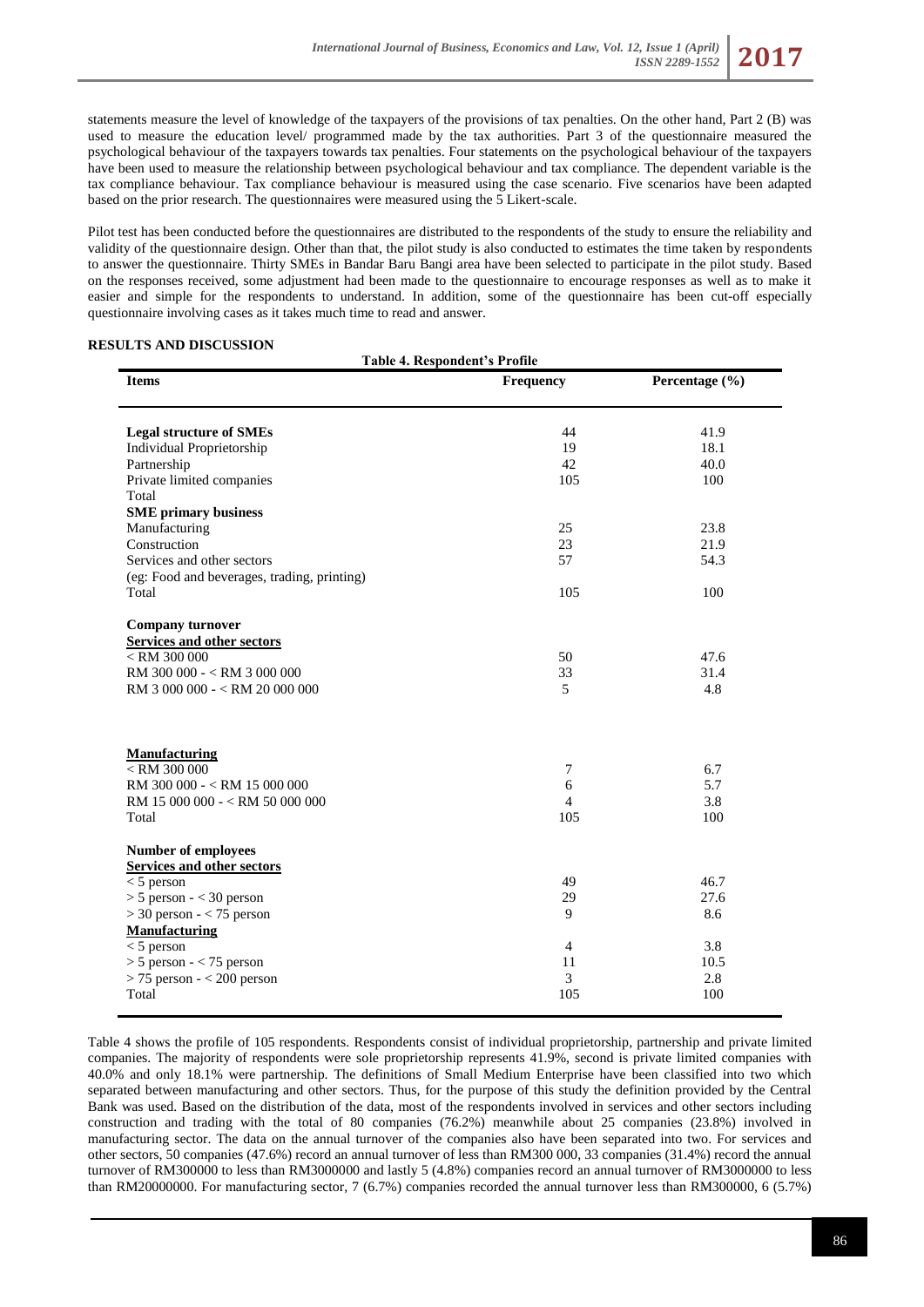companies record annual turnover of RM300 000 to less than RM15000000 and 4 (3.8%) companies record the annual turnover of RM15000000 to RM50000000.

Data on the number of employees found that majority numbers of employees in the companies for services and other sectors are less than 5 people in 49 (46.7%) companies, followed by more than 5 and less than 30 people in 29 (27.6%) companies and more than 30 to less than 75 people only in 9 (8.6%) companies. Meanwhile for manufacturing sector, 11 (10.5%) companies have the number of employees of more than 5 and less than 75 people, 4 (3.8%) companies less than 5 people and only 3 (2.8%) companies with more than 75 to less than 200 people. In conclusion, majority of the respondents are sole proprietorship and private limited companies which specialized in services and other sectors such as trading, consultation, hospitality with the annual turnover of less than RM300000 and number of employees less than 5 people.

# **Correlation Analysis**

**Table 5. Correlation Analysis**

|            | Rate     | <b>Punish</b> | Knowledge | <b>Education</b> | Psycho    | Compliance |
|------------|----------|---------------|-----------|------------------|-----------|------------|
| Rate       | 1        |               |           |                  |           |            |
| Punish     | $-0.074$ | 1             |           |                  |           |            |
| Knowledge  | 0.025    | 0.189         | 1         |                  |           |            |
| Education  | 0.092    | 0.017         | 0.166     | 1                |           |            |
| Psycho     | $.353**$ | $-.327**$     | $-0.087$  | $-0.014$         | 1         |            |
| Compliance | $.316**$ | $-.365**$     | $.226*$   | $.244*$          | $-.364**$ | 1          |

\*\* Correlation is significant at the 0.01 level (2tailed).

\*Correlation is significant at the 0.05 level (2-tailed).

# **Multiple Regression Analysis**

Regression analyses are a set of statistical technique that allows one to assess the relationship between relationship between one dependent variable (DV) and several independent variables (IVs) (Tabachnick & Fidell, 2013). The primary goal of regression analysis is to investigate the relationship between the DV and several IVs. Multiple regression can be used to address a variety of research questions. It can also tell how well a set of variables is able to predict a particular outcome (Pallant, 2010).

| Table 6. Summary of regression |                   |                 |                          |                                   |  |  |
|--------------------------------|-------------------|-----------------|--------------------------|-----------------------------------|--|--|
| Model                          | R                 | <b>R</b> Square | <b>Adjusted R Square</b> | <b>Std. Error of the Estimate</b> |  |  |
|                                | .599 <sup>a</sup> | 0.359           | 0.290                    | 0.67670                           |  |  |

From the Table 6 above, one model and all independent variables are selected from this result. It shows that the independent variables (rate and punishment, knowledge and education and psychological behaviour) did have a relationship with the dependent variable. The value of R for model 1 is 0.599, it shows that there is a high correlation between a dependent variable (tax compliance) and independent variables (rate and punishment, knowledge and education and psychological behaviour).

|              | Table 7. ANOVA |                       |     |                    |       |                   |
|--------------|----------------|-----------------------|-----|--------------------|-------|-------------------|
| <b>Model</b> |                | <b>Sum of Squares</b> | Df  | <b>Mean Square</b> | F     | Sig.              |
|              | Regression     | 24.058                | 10  | 2.406              | 5.254 | .000 <sup>b</sup> |
|              | Residual       | 43.045                | 94  | 0.458              |       |                   |
|              | Total          | 67.102                | 104 |                    |       |                   |

F-statistic is a value resulting from ANOVA and it is to determine if the variance between the means of two models are significantly different. From the Table 7 it shows that there is relationship between five independent variables namely rate and punishment, knowledge and education and psychological behaviour) t with dependent variable (tax compliance) at significant level.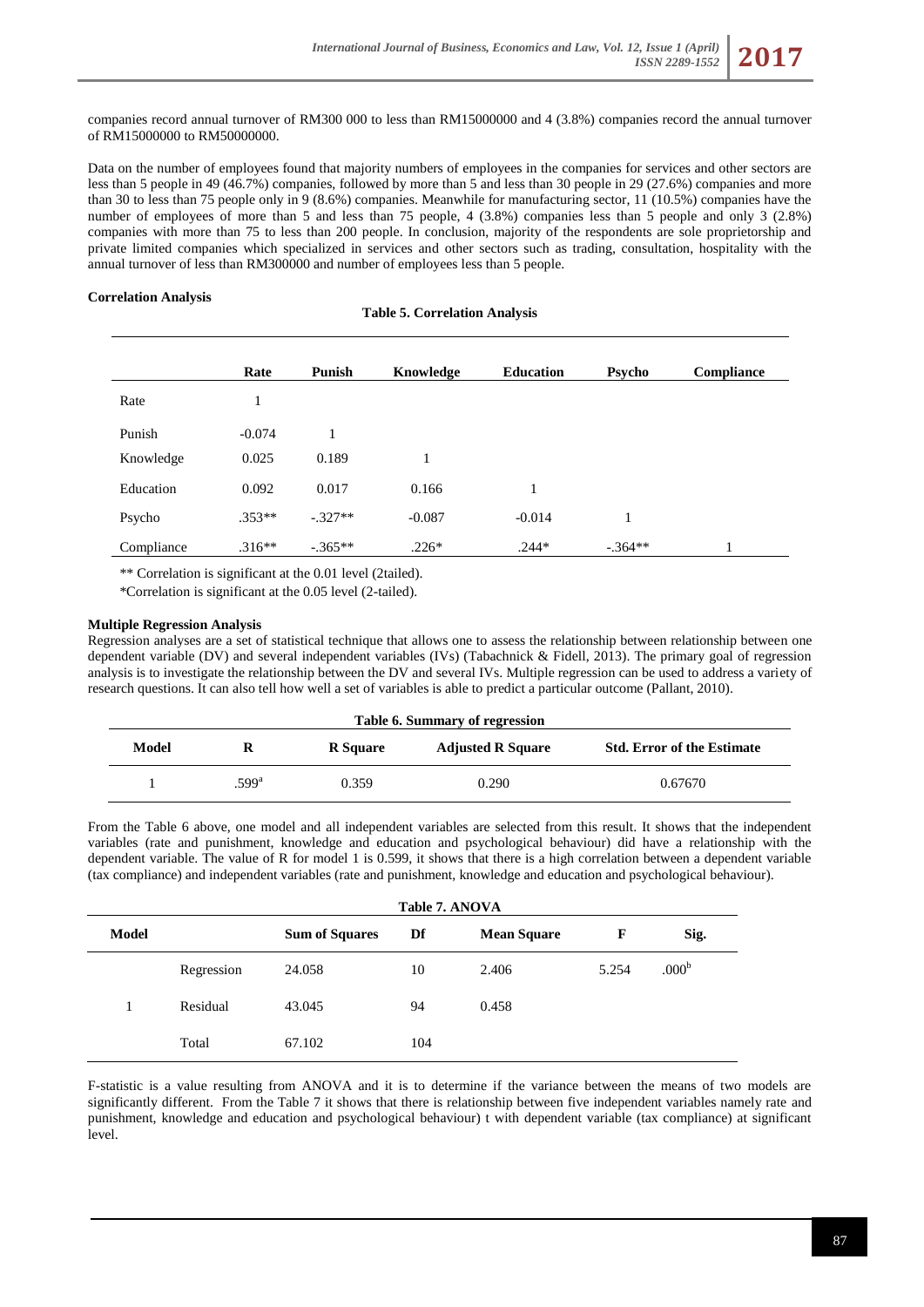| <b>Variables</b>           | <b>Coefficients</b> | t        | <b>Sig</b> | <b>Tolerance</b> | <b>VIF</b> |
|----------------------------|---------------------|----------|------------|------------------|------------|
| (Constant)                 | 2.584               | 3.602    | 0.001      |                  |            |
|                            |                     |          |            |                  |            |
| Rate                       | 0.181               | 2.001    | $0.048**$  | 0.842            | 1.187      |
| Punishment                 | $-0.291$            | $-3.57$  | $0.001***$ | 0.781            | 1.280      |
| Knowledge                  | 0.162               | 1.734    | $0.086*$   | 0.893            | 1.120      |
| Education                  | 0.315               | 2.815    | $0.006***$ | 0.897            | 1.115      |
| Psychological<br>behaviour | $-0.177$            | $-1.695$ | $0.093*$   | 0.702            | 1.424      |
| Control variables          |                     |          |            |                  |            |
| Industries                 | $-0.069$            | $-0.365$ | 0.716      |                  |            |
| Turnover1                  | 0.103               | 0.687    | 0.494      |                  |            |
| Turnover2                  | 0.515               | 1.620    | 0.109      |                  |            |
| Turnover3                  | 0.333               | 1.031    | 0.305      |                  |            |
| Turnover4                  | 0.147               | 3.770    | 0.707      |                  |            |

#### **Table 8. Multiple Regression Analysis**

\*\*\* Significant at level p<0.01

\*\* Significant at level p<0.05

\* Significant at level p<0.10

According to Pallant (2010), the value column Sig tells whether the variable is making a statistically unique contribution to the equation. If the Sig value is less than 0.05 and 0.1 the variables is making a significant contribution to the prediction of dependent variables. In Table 5.18 we can see that based on Pallant (2010), education, punishment and rate of tax penalties highly influenced the tax compliance and making statistically unique contribution to the equation compared to knowledge and psychological behaviour. There are significant relationships between education as well as rate and punishment towards the tax compliance behaviour significant at the level of 0.05. Education on tax penalties recorded level of significance (B=0.315, p=0.006) which is the highest among all variables. Second is the punishment of tax penalties (B= -0.291, p=0.001) and for rate of tax penalties the level of significance is  $(B=0.181, p=0.048)$ . On the other hand, the result for psychological behaviour and knowledge of taxpayers the results are also significant but at a level of 0.1. The knowledge of tax penalties recorded the level of significance of  $(B=0.086, p=0.162)$  for knowledge and for the psychological behaviour of taxpayers the relationship is significant at the level of 0.1 where  $(B=-0.177, p=0.093)$ .

It can also be seen in Table 6, the relationship between all the independent variables and dependent variable are positive except for punishment and psychological behaviour towards tax compliance which is negative. Besides looking at the sig result, another indicator that we look is the value of Beta. According to Leech et al. (2005), higher beta coefficient means that the variables make the strongest unique contribution to explaining the dependent variables, when the variance explained by all other variables in the model is controlled for. Thus, based on the Beta values (B), it shows that the education of tax penalties that makes a strong unique contribution to explain the dependent variables compare to the other variables.

#### **Discussion**

The result of the study is important to achieve the objectives of the study. The discussion will be focusing on the main elements of tax penalties towards tax compliance. From the result of the study, we can see that all elements of tax penalties have a relationship with the tax compliance. This can be proved through the correlation analysis that has been done. On the other hand, the multiple regression analysis shows that the three variables did have a significant effect on the tax compliance behaviour. According to the responsive regulation theory, the elements of punitive as well as persuasive are important for the tax administrators to come out with a new regulation. In this study, the elements of punitive represent by the rate and punishment of the tax penalties said to have a significant effect on the tax compliance behaviour.

#### **The relationship between the rate of tax penalties and tax compliance behavior**

The elements of the rate of tax penalties have been divided into two which are rate and punishment. Based on the result of correlation analysis, there is a moderate positive relationship between the rate and tax compliance behaviour. Meaning that, the higher the rate of tax penalties the higher the tax compliance behaviour. For multiple regressions, rate has a significant effect on tax compliance behaviour significant at level 0.05 (p=0.048). The result of this study consistent with the majority of previous studies done by previous researchers that stated the rate of tax penalties has a positive effect on the tax compliance behaviour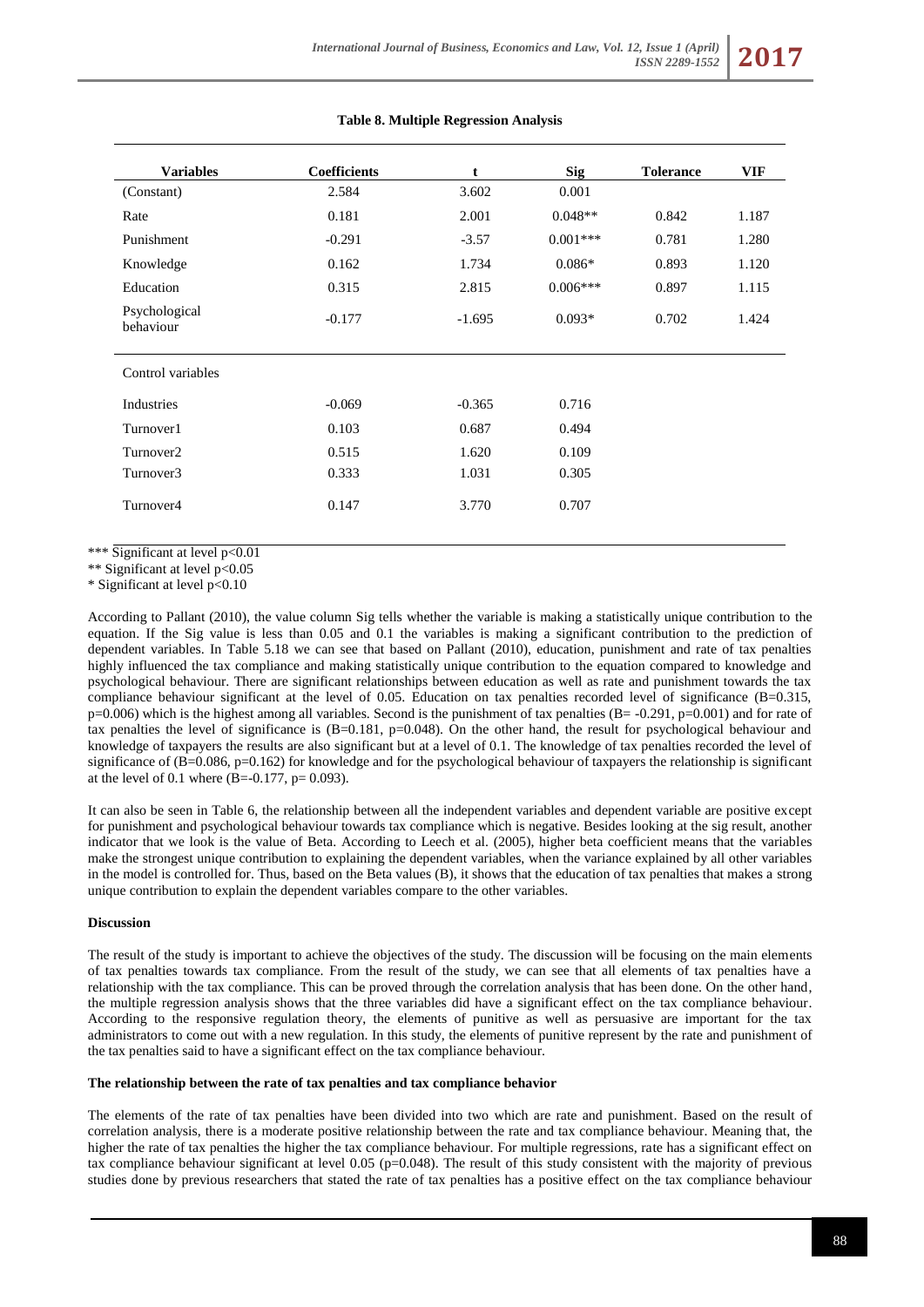(Andreoni, Erard & Feinstein, 1998; Slemrod & Yitzhaki, 2002). The study found that the higher the fines, the lower is tax evasion or the higher is the intensity of control, the lower is tax evasion.

On the other hand, punishment of tax penalties has moderate negative relationship with tax compliance behaviour. The result for the punishment also complements the previous study done by Mohdali, Isa and Yusoff (2014), which stated that the threat of punishment on tax compliance is positively significance to the tax avoidance attitudes. Meaning that, the higher the punishment, the more people will not comply. In this study, it shows the same result whereby people will only comply when punishment is low. Murphy (2008) also argues the severity of punishment do shape people behaviour to comply or not comply with the tax laws. Jackson and Milliron's mid-1980s pioneering study also indicated that the social cost of sanctions could outweigh the benefits. For example, taxpayers as a group may become disaffected if sanctions are perceived as too severe resulting in general antagonism and disrespect for the law.

Apart from that, the result of this study also supports the responsive regulation theory that explained the roles of the rate of tax penalties on the tax compliance behaviour. According to the responsive regulation theory, harsh punishment can discouraged the bottom group of taxpayers which is voluntary taxpayers from paying tax. From this, we can see that the negative relationship between the punishment of tax penalties shows that the harsh punishment is negatively affecting their compliance behaviour as the majority of the taxpayers in this study is a voluntary taxpayers.

#### **The relationship between education and knowledge of tax penalties and tax compliance behaviour**

The second elements of tax penalties investigate in this study are knowledge and education of the taxpayers on tax penalties. From the correlation result, it shows that both knowledge and education of the taxpayers have a moderate positive relationship with the tax compliance. The result from the multiple regression analysis also shows both elements have a significant effect on tax compliance behaviour with education significant at level 0.05 and knowledge significant at level 0.1.

The findings of this study did complement the previous study done by the previous researcher that is Marhaini (2012) stated that the government should provide more education programme to the citizens to educate them on tax system including the knowledge on tax penalties. It is true that the tax authorities have done many programme on tax education but most of them only focusing on the tax education as a whole without zooming to the tax penalties education which also one of the most important element to improve the tax compliance.

The relationship between education and tax compliance also have been discussed by Nurlis and Islamiah Kamil (2015) that stated the effective implementation of tax penalties and the higher the understanding of the tax penalties, the higher the level of tax compliance meaning that, if the taxpayers has an understanding on tax penalties, the level of tax compliance will increase. The taxpayers will be more understood and familiar with the tax penalty system through the education provided by the tax authorities.

For knowledge of tax penalties, the result of this study did complement the previous study done by Palil (2010) that found the knowledge of tax penalties has a positive relationship with the tax compliance behaviour. In this study, the result also found that the knowledge on taxpayers positively affects the tax compliance behaviour but the relationship is not as crucial as the education on tax penalties. The knowledge of tax penalties did play significant roles in addressing the tax compliance behaviour but there are other elements that seem to be more important which is education and punishment. With the proper education on tax penalties, the taxpayers can gain more knowledge of tax penalties itself, thus it shows that the important roles that education plays in improving the tax compliance.

Apart from that, the result of the study also found that the knowledge of taxpayers of the tax penalties is on average. This is due to lack of education given by tax authorities on education of tax penalties alone. This also proves that the tax authorities should provide more education programmes which focusing solely on the tax penalties education to increase the level of knowledge among the taxpayers in Malaysia. As the education tax penalties play a crucial role in improving the tax compliance behaviour, thus the tax authorities should increase the education programmes to educate taxpayers about tax penalties.

#### **The relationship between the psychological behaviour of the taxpayers towards tax penalties and tax compliance behaviour**

According to Cummings, Vazquez and McKee (2005), in order to come out with effective policies in reducing tax evasion, the tax authorities need to understand the behavioural aspects of tax compliance decision. The result of this study found that the psychological behaviour of taxpayers towards tax penalties does affect the tax compliance behaviour negatively as the implementation of the tax penalties itself resulting much concern, stress and disappointment to the taxpayers. Thus, the feeling of stress and concern make them less likely to comply with the tax laws.

Schmolders (1970) stated that citizens are likely to be extremely resentful of tax systems where extensive enforcement is used. This resentment can further lead to tax non-compliance behaviour. Tax penalties that are considered too high or extreme can cause backfire such as bribery and corruption and resulting in the increasing numbers of tax non-compliance. On the other hand, fines those are too high, would lead to a perception of retributive justice and encourage the taxpayers to try even harder to escape paying taxes (Misu, 2011). Thus, the tax authorities need to choose the correct enforcement strategy to encourage the tax compliance behaviour.

Most of the respondents in this study agree that instead of punishing the taxpayers, the tax authorities should give rewards to the taxpayers that comply with the tax laws as this can become an incentive for the other taxpayers to comply with the tax laws. This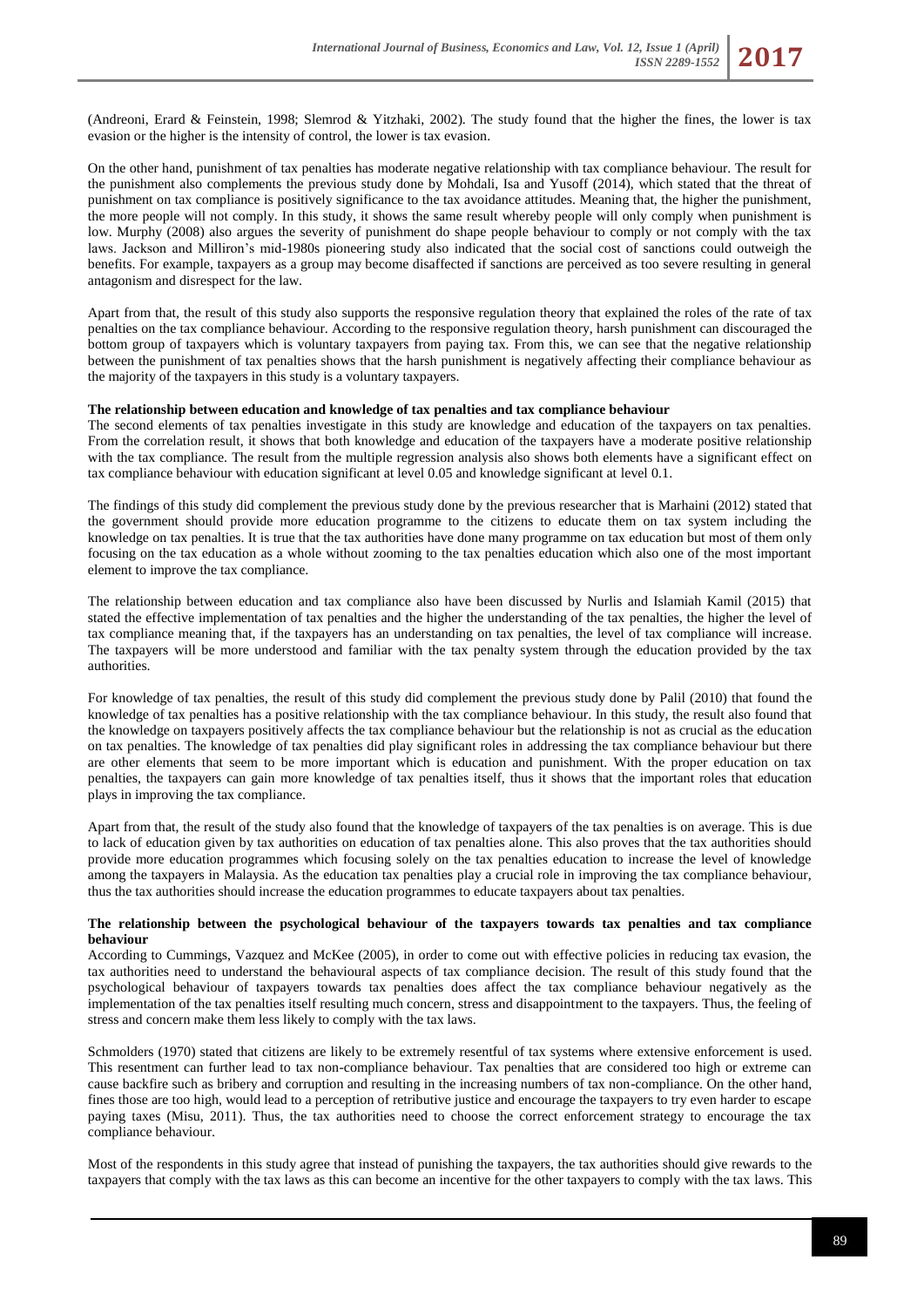argument also have been supported by the prior study done by Feld and Frey (2002), that state in order to encouraged the tax compliance behaviour, the tax authorities should consider rewarding the voluntary taxpayers for their action on complying the tax laws. In a nutshell, the result from this study provides guidelines for the tax authorities on the better enforcement strategy for them to take to encourage the tax compliance behaviour.

#### **CONCLUSION**

As a conclusion, this study explains on the relationship between tax penalties and tax compliance of SMEs in Malaysia. Five variables on tax penalties namely rates and punishment, education and knowledge as well as the psychological behaviour of taxpayers have been used to measure the relationship. According to the findings, all variables did play significant roles in influencing the tax compliance behaviour of the taxpayers. But still, there are some limitations of the research such as this study only focusing on the provision of tax penalties on the Income Tax Act 1967 only and the sample of the study involving only the SMEs in the big cities. Thus, for future research it is advisable to explore provisions of the tax penalties on other Acts and also considering using a larger sample of the studies. The finding arising from this study has provide a valuable information on the tax penalties' variables that manage to influence the compliance behaviour which are very beneficial for policy makers in the area of taxation. The information gathered has provides guidelines and suggestion to the tax authority in a way to improve the effectiveness of tax penalties system in Malaysia as been suggested by Abdul Mohani (2001) and Phan (2013) which recommends a better tax penalty system that should complement the self-assessment system. The penalty system should also be equitable, proportionate, clearly defined, and even-handedly administered to encourage voluntary tax compliance and to deter the tax offenders from repeating the same mistakes.

#### **References**

Abdul Mohani. (2001). Personal income tax non-compliance in Malaysia. PhD Thesis, Victoria University.

Andreoni, J., Erard, B. & Feinstein, J. (1998). Tax compliance. *Journal of Economic Literature* , 36, 818-860.

- Ayres, I. & Braithwaite, J. (1992). *Responsive Regulation: Transcending the Deregulation Debate*, New York: Oxford University Press.
- Cental Bank. 2014. Circular on New Definition of Small and Medium Enterprises (SMEs). BNM/RH/CIR 028-1.
- Cummings, Vazquez & McKee, R. G., Vazquez, J. M. and McKee, M. (2005). Effects of Tax Morale on Tax Compliance: Experimental and Survey Evidence, 1-34.
- Devos, K. (2013). The Role of Sanctions and Other Factors in Tackling International Fraud. *Common Law World Review, 42*, 1- 22.
- Ern Chen Loo, Evans, C. & McKerchar, M. (2010). Challenges in Understanding Compliance Behavior of Taxpayers in Malaysia. *Asian Journal of Business and Accounting,* 3(2), 145-161.
- Falkinger, J. & Walther, H. (1991). Rewards Versus Penalties: On A New Policy Against Tax Evasion. *Public Finance Quarterly*, 67-79.
- Feld, L. P. & Frey, B. S. (2002). Trust breeds trust: How taxpayers are treated. *Economic of Governance,* 3, 87-99.
- Fowler, F. J. (1993). *Survey research methods*. Thousand Oaks (CA): Sage.
- Hartner, M., Rechberger, S., Kirchler E. & Schabmann, A. 2008. Procedural Fairness and Tax compliance. *Economic Analysis & Policy,* 38 (1), 137-150.
- Inland Revenue Board Malaysia. (2012). *Annual Report 2011*. Kuala Lumpur, Malaysia.
- Inland Revenue Board Malaysia. (2013). *Annual Report 2012*. Kuala Lumpur, Malaysia.
- Jaffar, R., Che Ku Yusof, K. N., Mohd Jaffri Abu Bakar & Izah Mohd Tahir. (2014). A study on tax compliance among Governments Servants. *Australian Journal of Basic and Applied Sciences,* 8(5), 84-90.
- Kamdar, N. (1997). Corporate income tax compliance: A time series analysis. *Atlantic Economic Journal,* 25 (1), 37-49.
- Kassipilai, J. & H. A. Jabbar. (2003). Tax compliance attitude and behaviour: Gender and ethnicity differences of Malaysian taxpayers. *Malaysian Accountant*, 2-7.
- Kerlinger & Pedhazur, F. N. & Pedhazur, E.J. (1973). *Multiple Regression in Behavioural Research*. New York: Holt, Rinehart and Winston, Inc.
- Kirchler, E., Boris, M & Friedrich, S. (2001). Everyday Representation of Tax Avoidance, Tax Evasion and Tax Flight: Do Legal Differences Matter?
- Loo, E.C. (2006). The influence of the introduction on self-assessment on compliance behaviour of individual taxpayers in Malaysia. PhD Thesis, University of Sydney.
- Malaysia. (1967). Income Tax Act.
- Mahmood, M. (2012). Compliance Risk Management Strategies for Tax Administrations in Developing Countries: A case study of the Malaysian Revenue Authority. PhD Thesis, The University of Warwick.
- Misu, N. B. (2011). A review of Factors for Tax Compliance. *Annals of "Dunarea de Jos" University of Galati Fascicle I. Economics and Applied Informatics*, 69-76.
- Mohamad, M., Ahmad, N & Deris, M.S. (2010). Perceptions of Taxpayers With Level of Compliance: A Comparison in the East Coast Region, Malaysia. *Journal of Global Business and Economics,* 1(1), 241-257.
- Mohd Yusof, N. A @ Ghani, Lai Ming Ling & Yap Bee Wah. **(**2014). Tax Non-compliance Among SMCs in Malaysia: Tax Audit Evidence. Journal of Applied Accounting Research, 15(2), 215-234.
- Mohdali, R. (2013). The Effects of Religiosity and Taxpayers' Perceptions towards Government on Voluntary Tax Compliance. Tax Policy Research Unit, School of Economics and Finance Curtin University, 1-15.
- Mohdali, R., Isa, K. & Yusoff, S. H. (2014). The impact of Threat of Punishment on Tax Compliance and Non- Compliance attitudes in Malaysia. *Social and Behavioral Science,* 164, 291-297.